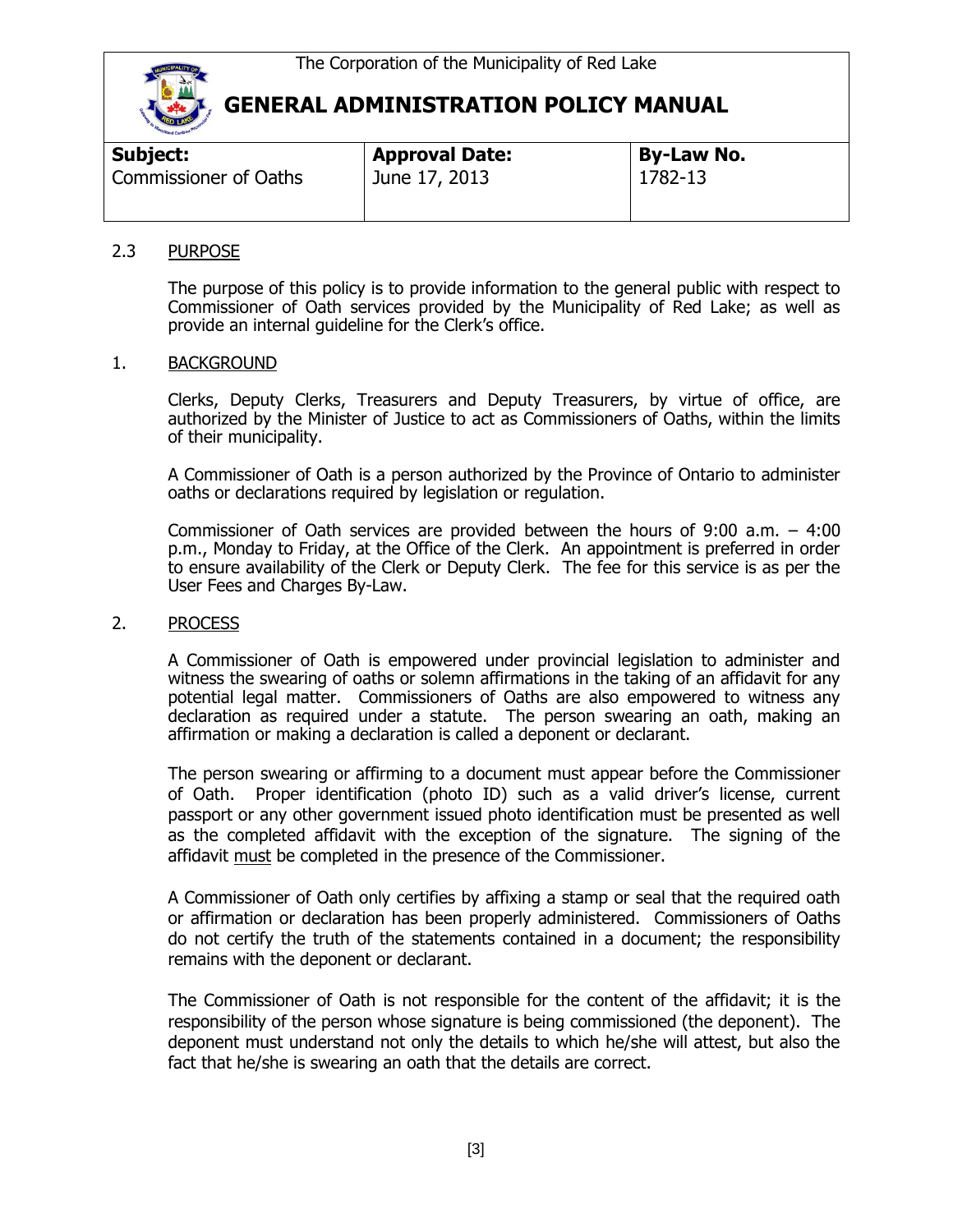

| <b>Approval Date:</b> | <b>By-Law No.</b> |  |  |  |
|-----------------------|-------------------|--|--|--|
| June 17, 2013         | 1782-13           |  |  |  |
|                       |                   |  |  |  |

### 3. NOTARY PUBLIC

Documents that specify a signature required by a Notary Public will be referred to local lawyer firms entitled to practice law in Ontario; Justice of the Peace; or similar vocations eligible to notarize documents. Commissioner of Oaths cannot notarize documents.

## 4. COMMISSIONER OF OATH SERVICES

The person swearing or affirming to a document must appear before the Commissioner of Oath and provide proper identification (photo ID) such as a valid driver's license, current passport or any other government issued photo identification must be presented as well as the completed affidavit with the exception of the signature. The signing of the affidavit must be completed in the presence of the Commissioner.

The person shall be advised as follows:

- 1. A copy of documents that are sworn, together with copies of the identification provided shall be retained for the file. This is completed in case there is ever a question as to the authenticity of the documents or if the documents are ever challenged.
- 2. The identification is "personal information" as defined in the Municipal Freedom of Information and Protection of Privacy Act. The person shall be advised that "The personal information is being collected with the person's consent as a condition of the municipality providing document commissioning services to you. The purpose of the collection is to verify your age and identity. Verification may be required if the document is questioned at any time in the future.
- 3. The person does not have to consent to the collection as noted in No. 1 and 2 above. If the person does not consent, the commissioning service cannot be provided.

Questions regarding this collection can be directed to the Clerk's Office during regular business hours.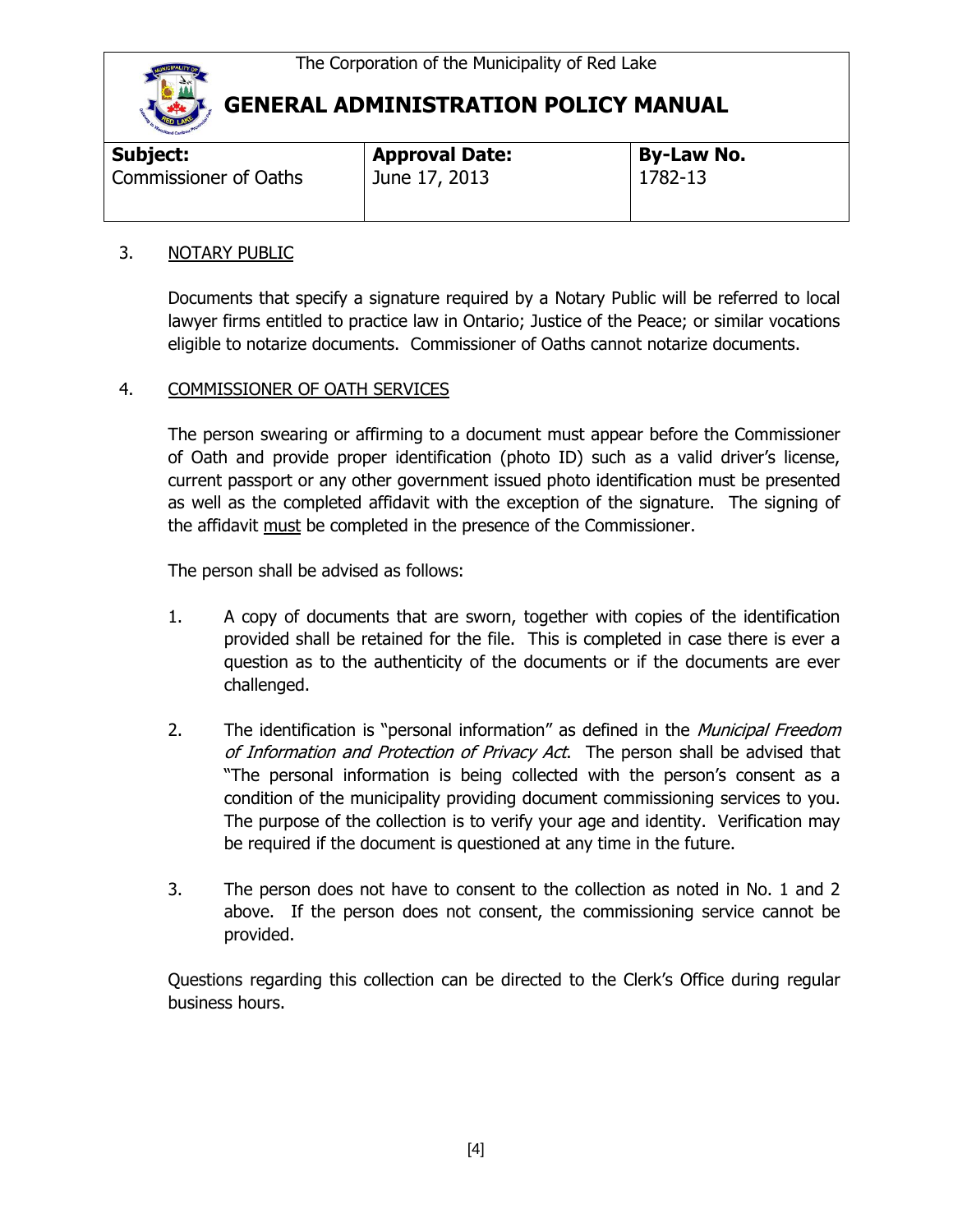

| Subject:                     | <b>Approval Date:</b> | <b>By-Law No.</b> |  |  |
|------------------------------|-----------------------|-------------------|--|--|
| <b>Commissioner of Oaths</b> | June 17, 2013         | 1782-13           |  |  |

- a) The Commissioner of Oath will sign documents relating to the following, but not limited to:
	- Residency Documentation
	- Vehicle Transfers
	- Change of Ownership
	- Insurance Claims
	- Certify Documents as "True Copies" (see Section 5)
	- Birth and Death Information Applications as prescribed by Statute
	- Certification of Identifiable Individual's Signature
	- Any government-related forms
	- Marriage License Related Documentation
	- Municipally-Related Documents (In-house)
- (b) The Commissioner of Oath will not sign documents relating to the following:
	- Wills
	- Living Wills
	- Codicils to Wills
	- Powers of Attorney
	- Divorce, Separation, Custody
	- Theft Related Documents
	- Real Estate Related Documents
	- Court Documents or documents related to a court proceeding
	- Consents to Travel

Notwithstanding Section 4 (a) of this policy, it is at the exclusive discretion of the individual Commissioner of Oath whether or not they choose to sign the document. If a Commissioner of Oath is uneasy about the identity of the deponent or the content of the document for any reason, the Commissioner of Oath may refuse to sign the document and the deponent will be referred to a lawyer or other Commissioners of Oath within the community.

The Commissioner of Oath will not prepare or edit affidavits, nor provide legal advice. The Commissioner of Oath will not counsel or assist a person with completing the affidavit document. Any assistance required should be directed to the agency or party that has requested the form. The Clerk's office does not supply blank affidavit forms.